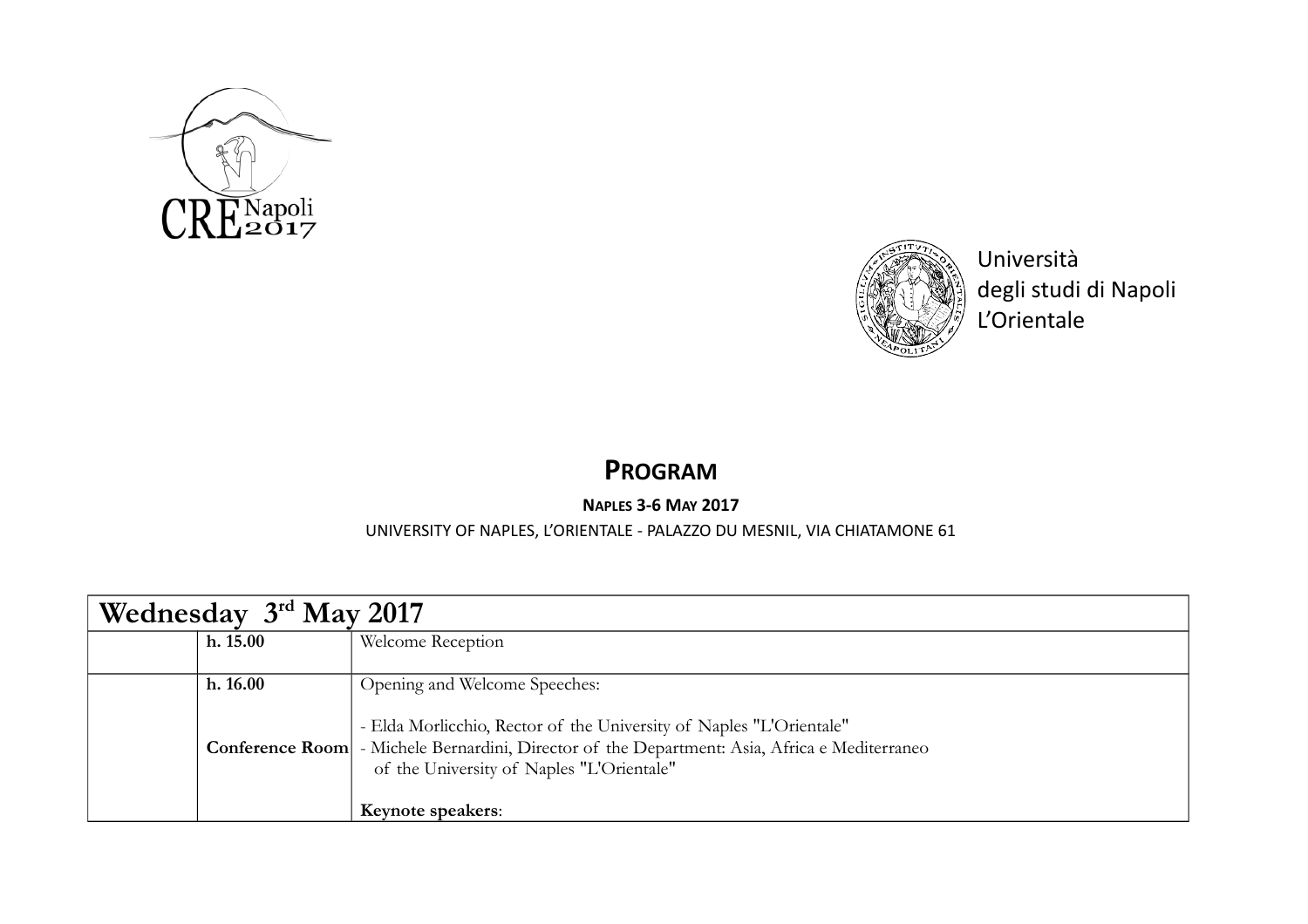| h. 16.15-16.45<br>$h. 16.55 - 17.25$ | - Rosanna Pirelli "The Egyptological projects of the University of Naples L'Orientale in Egypt and Campania"<br>- Andrea Manzo " Egypt and Africa: the contribution of L'Orientale" |
|--------------------------------------|-------------------------------------------------------------------------------------------------------------------------------------------------------------------------------------|
| h.17.35                              | Free visit of the <b>Scerrato Museum</b> (University of Naples "L'Orientale", Palazzo du Mesnil)                                                                                    |

| Thursday 4th May 2017  |                                 |                                  |                                                                                     |                                    |  |  |  |
|------------------------|---------------------------------|----------------------------------|-------------------------------------------------------------------------------------|------------------------------------|--|--|--|
| $h. 9.00 - 9.30$       |                                 | Keynote Lecture Irene Bragantini |                                                                                     |                                    |  |  |  |
| <b>Conference Room</b> |                                 |                                  | "The researches of the UNIOR archaeological mission in the Eastern Desert of Egypt" |                                    |  |  |  |
|                        | Morning Session h. 9.30 - 12.55 |                                  |                                                                                     |                                    |  |  |  |
|                        |                                 | Conference Room*                 | White Room*                                                                         | Council Room*                      |  |  |  |
|                        |                                 | <b>Session: GRAECO-</b>          | <b>Session: NUBIAN</b>                                                              | <b>Session: LANGUAGE AND</b>       |  |  |  |
|                        |                                 | <b>ROMAN AND</b>                 | <b>STUDIES</b>                                                                      | <b>TEXTS</b>                       |  |  |  |
|                        |                                 | <b>BYZANTINE EGYPT</b>           |                                                                                     |                                    |  |  |  |
| h.9.30-9.55            |                                 | Fuller                           | <b>Gluck</b>                                                                        | Zulli                              |  |  |  |
|                        |                                 | Towards an Understanding of      | The Heritage of A Group.                                                            | Disruptive Elements in Ancient     |  |  |  |
|                        |                                 | Domestic Life at Kellis,         |                                                                                     | Egyptian Literature - A Structural |  |  |  |
|                        |                                 | Dakhleh.                         |                                                                                     | Analysis.                          |  |  |  |
| $9.55 - 10.20$         |                                 | Barbagli                         | <b>Baldi</b>                                                                        | Hogenboom                          |  |  |  |
|                        |                                 | Rome, the new residence of       | Livelihood activities and food                                                      | What type of writing would         |  |  |  |
|                        |                                 | the Pharaoh.                     | tradition in Kushite Nubia.                                                         | work for me? - Abnormal Hieratic   |  |  |  |
|                        |                                 |                                  |                                                                                     | vs. Demotic.                       |  |  |  |
| 10.20-10.45            |                                 | Apostola                         | Huwyler                                                                             | <b>Colazilli</b>                   |  |  |  |
|                        |                                 | Aegyptiaca in the Aegean:Re      | Frontier Foodways: a Study of Inter-                                                | 'Drying tears': on the use of the  |  |  |  |
|                        |                                 | -evaluating representations of   | Cultural Interactions and Ethnic Identity                                           | fishnet as a determinative in      |  |  |  |
|                        |                                 | Egyptian deities in the Archaic  | at $12^{th}$ and $13^{th}$ Dynasty Egyptian                                         | religious texts.                   |  |  |  |
|                        |                                 | Greek world.                     | Fortresses in Nubia.                                                                |                                    |  |  |  |
| 10.45-11.15            |                                 |                                  | <b>COFFEE BREAK</b>                                                                 |                                    |  |  |  |
|                        |                                 | <b>Poster Session</b>            |                                                                                     |                                    |  |  |  |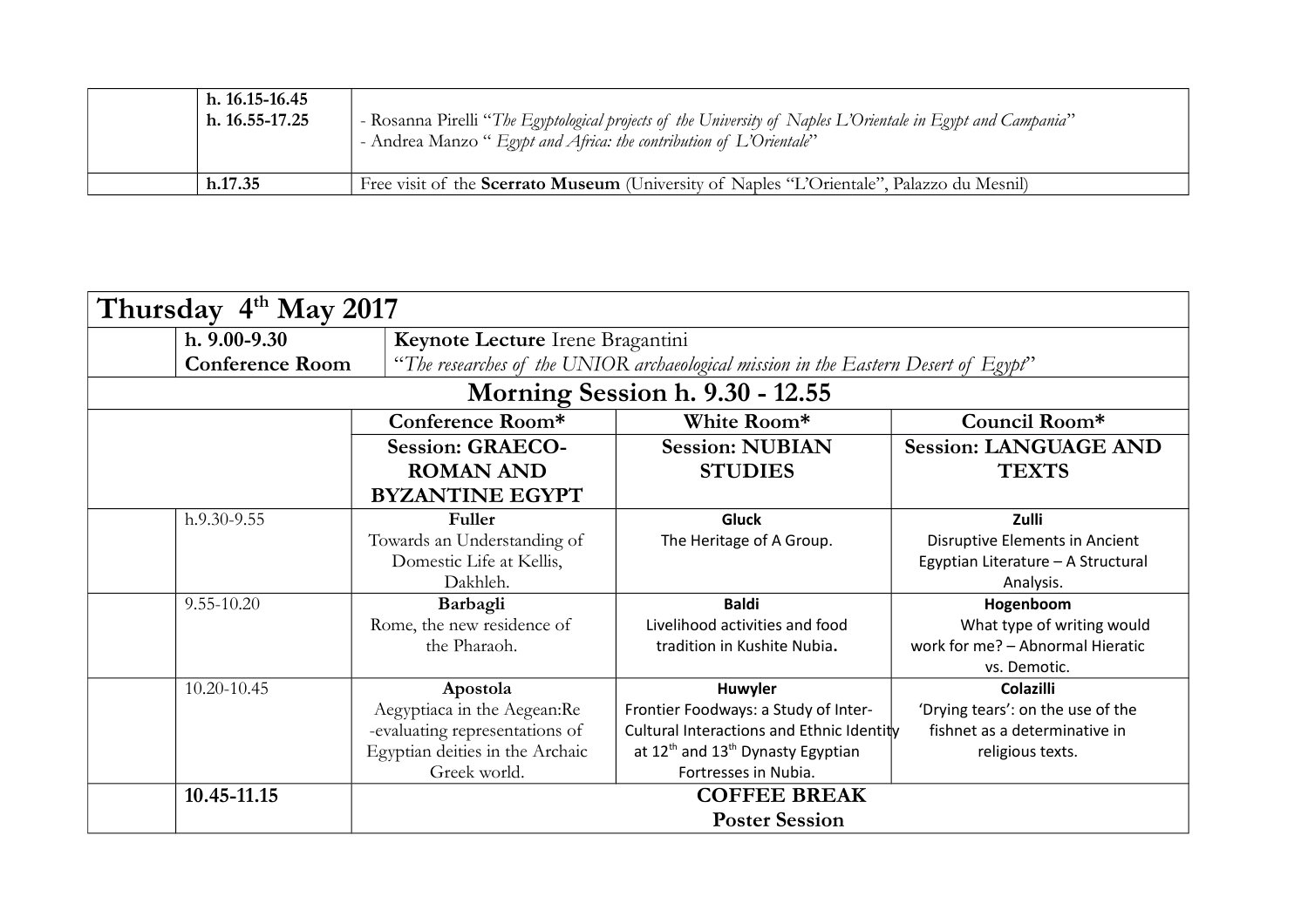| 11.15-11.40                      | <b>Bobik</b>                                                       | Fantusati                                                      | <b>Belohoubkova</b>                    |  |  |  |
|----------------------------------|--------------------------------------------------------------------|----------------------------------------------------------------|----------------------------------------|--|--|--|
|                                  | Health, Happiness, and                                             | Abu Erteila: discovery and                                     | Texts for the Divinisation of the Body |  |  |  |
|                                  | Fortunes: Examining Food in                                        | excavations of a new Meroitic                                  | Parts. A Comparison of the PT Spells   |  |  |  |
|                                  | Graeco-Roman Egypt.                                                | temple.                                                        | with a Newly Discovered Late Period    |  |  |  |
|                                  |                                                                    |                                                                | Text from Abusir.                      |  |  |  |
|                                  |                                                                    |                                                                |                                        |  |  |  |
| 11.40-12.05                      | <b>Tambs</b>                                                       | D'Itria                                                        | Pancin                                 |  |  |  |
|                                  | Social and Economic Life in the                                    | The forgotten treasures: a                                     | <b>Gods and Their Names:</b>           |  |  |  |
|                                  | Ptolemaic Military Camp of                                         | journey (re)discovering the                                    | Cryptographies of Deities from the     |  |  |  |
|                                  | Pathyris: Tackling Complexity by<br><b>Means of Formal Network</b> | amulets of Kerma culture in the<br>storerooms of the Museum of | Roof Chapels at Dendera.               |  |  |  |
|                                  |                                                                    | Fine Arts of Boston and in the                                 |                                        |  |  |  |
|                                  | Analysis                                                           | Sudan National Museum of                                       |                                        |  |  |  |
|                                  |                                                                    | Khartoum                                                       |                                        |  |  |  |
| 12.05-12.30                      | Sourinova                                                          | <b>Cesaro</b>                                                  | Vittori                                |  |  |  |
|                                  | Egyptian inspiration: A possible                                   | The Mesolithic in Eastern Sudan:                               | Egyptian metrics: a morphological      |  |  |  |
|                                  | influence of Egyptian                                              | preliminary results.                                           | approach.                              |  |  |  |
|                                  | fortifications on Roman military                                   |                                                                |                                        |  |  |  |
|                                  | architecture.                                                      |                                                                |                                        |  |  |  |
| 12.30-12.55                      | <b>Waclawik</b>                                                    | <b>Bakhiet</b>                                                 | Tappeti                                |  |  |  |
|                                  | How much Egyptian are                                              | The Archaeology of Sitite region                               | The monumental tombs of the            |  |  |  |
|                                  | Cypriot temple boys?                                               | (Eastern Sudan).                                               | Asasif from the 25th-26th              |  |  |  |
|                                  |                                                                    |                                                                | Dynasties, between «cultural           |  |  |  |
|                                  |                                                                    |                                                                | archive» and place of worship.         |  |  |  |
| 12.55-13.20                      | Mostafa Zayed (?)                                                  |                                                                |                                        |  |  |  |
|                                  | Examples of the Professions in                                     |                                                                |                                        |  |  |  |
|                                  | Egypt during the Roman Era.                                        |                                                                |                                        |  |  |  |
|                                  | Publication & Study of a<br><b>Terracotta Collection Preserved</b> |                                                                |                                        |  |  |  |
|                                  | in the Egyptian Museum.                                            |                                                                |                                        |  |  |  |
| 12.55-14.00                      |                                                                    | <b>LUNCH BREAK</b>                                             |                                        |  |  |  |
| Afternoon Session h. 14.00-17.35 |                                                                    |                                                                |                                        |  |  |  |
|                                  |                                                                    |                                                                |                                        |  |  |  |
|                                  |                                                                    |                                                                |                                        |  |  |  |
|                                  | <b>Conference Room</b>                                             | <b>White Room</b>                                              | <b>Council Room</b>                    |  |  |  |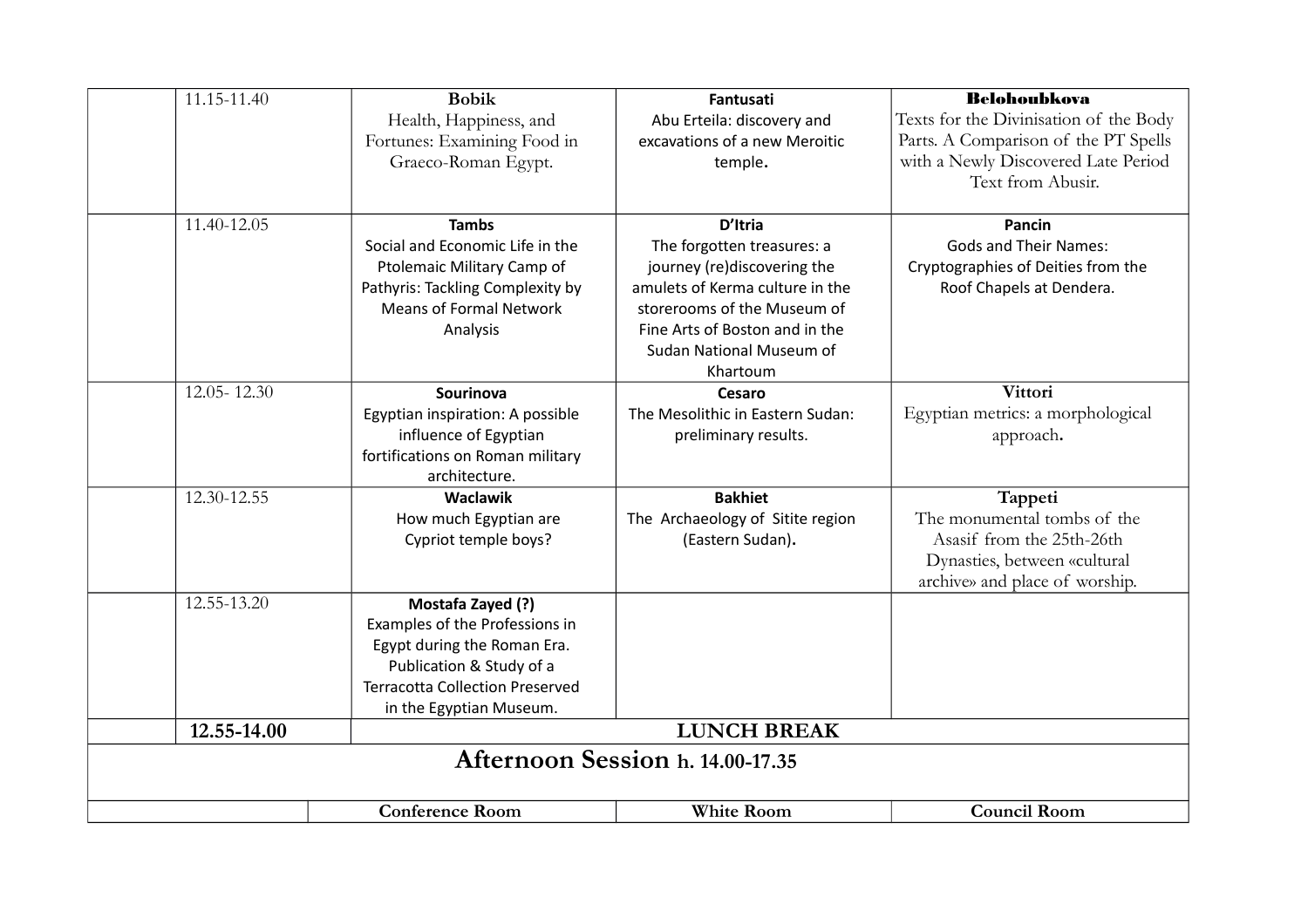|             | <b>Session: ART AND</b>                   | <b>Session: RELIGION</b>               | <b>Session: FIELD PROJECT</b>           |
|-------------|-------------------------------------------|----------------------------------------|-----------------------------------------|
|             | <b>ARCHITECTURE</b>                       | <b>AND CULT</b>                        |                                         |
| 14.00-14.25 | <b>Marinus Ormeling</b>                   | <b>Markovic</b>                        | <b>Nuzzolo</b>                          |
|             | The Life History of tomb 3504: a re-      | Apis oracle at Memphis: a reality      | The sun Temples of the Fifth            |
|             | evaluation of the Saggara North cemetery. | or misconception?                      | Dynasty: past, present and future.      |
| 14.25-14.50 | Yamada                                    | <b>McCarthy</b>                        | Chyla                                   |
|             | A causal relation between Masons'         | The Book of the Dead 180 Re-           | Re-discovering Gebelein region.         |
|             | marks and construction works in the       | Osiris Vignette in the Valley of       |                                         |
|             | Sixth Dynasty.                            | the Queens.                            |                                         |
| 14.50-15.20 | <b>Jancziak</b>                           | <b>Fanciulli</b>                       | Nicolini et alii                        |
|             | The Antichambre carrée and it's           | Pathogens or healers? The              | Surveying the Eastern Desert: new       |
|             | columns.                                  | ambiguous role of the dead in          | archaeological evidence from            |
|             |                                           | the Egyptian perception of illness     | Wadi el-Lawi and Wadi Ras-Ras.          |
| 15.20-15.45 | <b>Salsano</b>                            | <b>Russell</b>                         | Malecka-Drozd/Kazimierczak              |
|             | Stone architectural elements of the       | Magic, Medicine, Demons, and Drugs:    | Daily life in the Nile Delta settlement |
|             | monastery at Mangabad and their           | a Reconsideration of Egyptian Medical  | during 3rd millennium BC. A view from   |
|             | typological classification.               | Theory.                                | Tell el-Murra.                          |
| 15.45-16.15 |                                           | <b>COFFEE BREAK</b>                    |                                         |
|             |                                           | <b>Poster Session</b>                  |                                         |
| 16.15-16.40 | <b>Taterka</b>                            | <b>Schiodt</b>                         | <b>Caviller</b>                         |
|             | Hatshepsut's Punt Reliefs: Their          | <b>Adopting Medical Practices: How</b> | From the Graffito to the Tomb:          |
|             | Structure and Function.                   | Ancient Egyptian Eye Treatments        | Archaeology and Explorations in the     |
|             |                                           | Ended up in the European               | Theban Necropolis (2008-2016).          |
|             |                                           | Medical Tradition.                     |                                         |
| 16.40-17.05 | <b>Mahmoud Emam</b>                       | <b>Demidchik</b>                       | Deotto et alii                          |
|             | Reconstruction the Façade of the          | The Unfulfilled Hb-sd of Nebtauire     | Current and ancient researches          |
|             | Temple of Behbeit el-Hagar.               | Mentuhotep.                            | between Tebtynis and Padova: from       |
|             |                                           |                                        | the sand to aerospace.                  |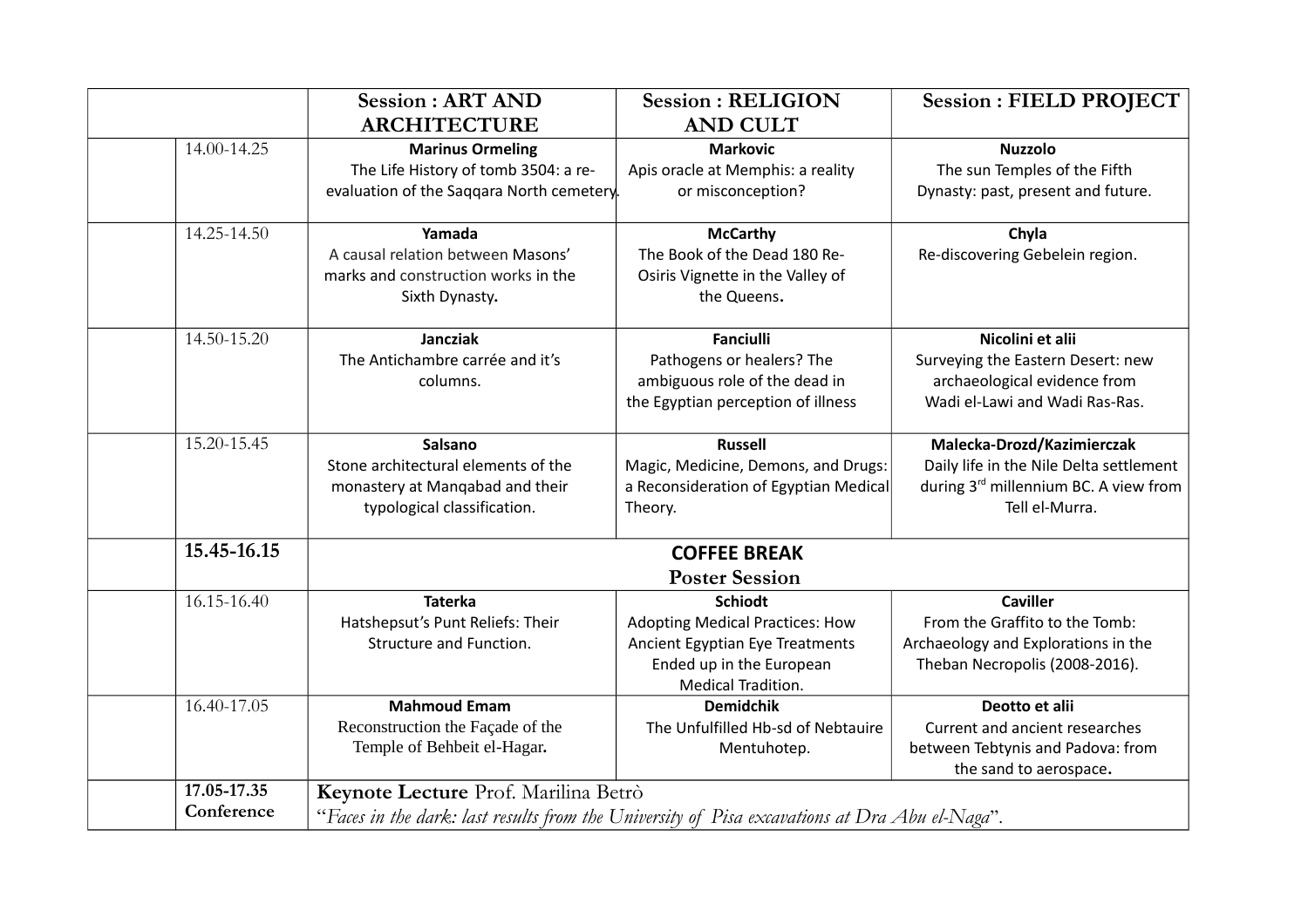| Room                                                                        |  |                                                                                                                                         |                                                                     |                                    |  |
|-----------------------------------------------------------------------------|--|-----------------------------------------------------------------------------------------------------------------------------------------|---------------------------------------------------------------------|------------------------------------|--|
| 19.00<br>Conference Dinner at Antonio&Antonio Restaurant (Via Partenope 26) |  |                                                                                                                                         |                                                                     |                                    |  |
| FRIDAY 5TH MAY 2017                                                         |  |                                                                                                                                         |                                                                     |                                    |  |
| h. 9.00-9.30                                                                |  | Keynote Lecture Prof. Patrizia Piacentini                                                                                               |                                                                     |                                    |  |
| <b>Conference Room</b>                                                      |  | 'From the Egyptian scribes to the Egyptologists as scribes: Twenty-five years of researches at the Università degli<br>Studi di Milano" |                                                                     |                                    |  |
|                                                                             |  |                                                                                                                                         | Morning Session h. 9.30 - 12.55                                     |                                    |  |
|                                                                             |  | <b>Conference Room</b>                                                                                                                  | <b>White Room</b>                                                   | <b>Council Room</b>                |  |
|                                                                             |  | <b>Session: MUSEUM AND</b>                                                                                                              | <b>Session: NUBIAN</b>                                              | <b>Session: MATERIAL</b>           |  |
|                                                                             |  | <b>ARCHIVES</b>                                                                                                                         | <b>STUDIES</b>                                                      | <b>CULTURE</b>                     |  |
| h.9.30-9.55                                                                 |  | <b>Christiansen</b>                                                                                                                     | Minor                                                               | <b>Bouillon</b>                    |  |
|                                                                             |  | The dawn of Egyptology: Georg Zoëga                                                                                                     | Beer, Sacrifice and                                                 | Luxury vases and cultural exchange |  |
|                                                                             |  | and the Egyptian Collection of the                                                                                                      | Commemoration in Ancient                                            | in the Late Bronze Age.            |  |
|                                                                             |  | Museum Borgianum                                                                                                                        | Nubian Burials of the Classic                                       |                                    |  |
|                                                                             |  |                                                                                                                                         | Kerma Period.                                                       |                                    |  |
| 9.55-10.20                                                                  |  | Di Maria                                                                                                                                | <b>Minucci</b>                                                      | Hinson                             |  |
|                                                                             |  | XIX century collection and archive:                                                                                                     | Human Skeletal Remains from                                         | It's Child's Play:                 |  |
|                                                                             |  | the Picchianti collection                                                                                                               | the Gash Delta (Eastern Sudan): a                                   | Reconsidering 'Toys' as a Material |  |
|                                                                             |  | reconsidered.                                                                                                                           | preliminary analysis.                                               | Category in Ancient Egypt.         |  |
| 10.20-10.45                                                                 |  | Cozzolino                                                                                                                               | <b>Taurino</b>                                                      | Madej                              |  |
|                                                                             |  | Egypt and Mediterrnean traffics in                                                                                                      | Glazed terracotta decorations from                                  | Types of matrixes of the New       |  |
|                                                                             |  | the new section of the MANN                                                                                                             | the palace of Natakamani (B1500)                                    | at<br>Kingdom seals.               |  |
|                                                                             |  |                                                                                                                                         | Napata: a typological and                                           |                                    |  |
|                                                                             |  |                                                                                                                                         | iconographical analysis. Italian<br>Archaeological Mission in Sudan |                                    |  |
|                                                                             |  |                                                                                                                                         | at Jebel Barkal.                                                    |                                    |  |
| 10.45-11.15<br><b>COFFEE BREAK</b>                                          |  |                                                                                                                                         |                                                                     |                                    |  |
|                                                                             |  |                                                                                                                                         |                                                                     |                                    |  |
|                                                                             |  |                                                                                                                                         | <b>Poster Session</b>                                               |                                    |  |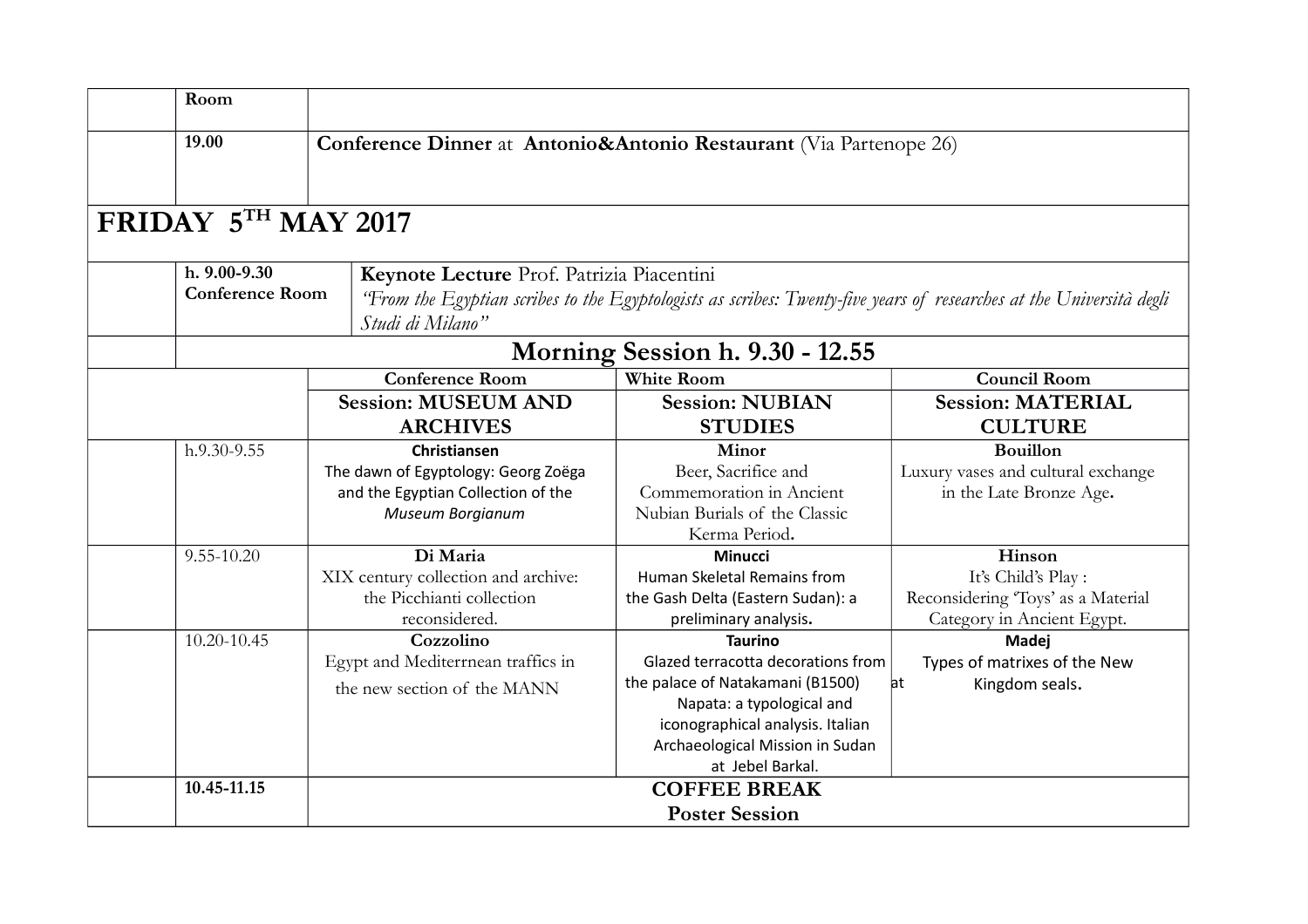| 11.15-11.40         | <b>Ugliano</b>                          | Rega                                 | Arias                               |  |  |  |
|---------------------|-----------------------------------------|--------------------------------------|-------------------------------------|--|--|--|
|                     | Once upon a time in Hemamieh: a         | Ground stone tools and rock          | Ritual "killing" of pottery -       |  |  |  |
|                     | brief history of the excavations of the | hollows in Eastern Sudan: current    | Vessels with intentional holes.     |  |  |  |
|                     | Missione Archeologica Italiana          | results and future perspectives.     |                                     |  |  |  |
|                     | (Museo Egizio, Turin)                   |                                      |                                     |  |  |  |
| 11.40-12.05         | Sbriglio                                | <b>Fusco</b>                         | Odler                               |  |  |  |
|                     | The looting of the Theban Necropolis    | Lithics in the Gash Delta (VI-I      | Use of R in Egyptian archaeology: A |  |  |  |
|                     | in the time of World War II through     | mill.BC): a technological            | case study of Old Kingdom copper    |  |  |  |
|                     | the Egyptological Archives of the       | approach.                            | model tools.                        |  |  |  |
|                     | Università degli Studi of Milan.The     |                                      |                                     |  |  |  |
|                     | cases of Theban Tombs 38, 51, and       |                                      |                                     |  |  |  |
|                     | 181.                                    |                                      |                                     |  |  |  |
| 12.05-12.30         | Session: NEW                            | Gottardo - Iannarilli                | Yamazaki                            |  |  |  |
|                     | <b>TECHNOLOGIES APPLIED</b>             | Jebel Barkal 2016 - Work in          | Archaeological and Iconographic     |  |  |  |
|                     | TO EGYPTOLOGY                           | progress for the Italian             | Approaches to Personal              |  |  |  |
|                     | Eppenberg et alii                       | Archeological Mission.               | Adornments in the Middle            |  |  |  |
|                     | Evaluation of standard imaging          |                                      | Kingdom: Its Regional Variability   |  |  |  |
|                     | modalities for the investigation of     |                                      | and State Control.                  |  |  |  |
|                     | canopic jars.                           |                                      |                                     |  |  |  |
| 12.30-12.55         | D'Andrea et alii                        | <b>Mohammed Alfatih Ayati</b>        | Kovalovska                          |  |  |  |
|                     | The CISA in Egypt: ten years of digital | Preliminary Results about            | Representation and meaning of the   |  |  |  |
|                     | researches.                             | Prehistoric Sites in the East of El- | jewelry in the Old Kingdom.         |  |  |  |
|                     |                                         | Obied Areas- North Kordofan          |                                     |  |  |  |
|                     |                                         | State- Oct. 2015.                    |                                     |  |  |  |
| $12.55 - 13.20$ (?) |                                         | Hafiz $(?)$                          |                                     |  |  |  |
|                     |                                         | The Kerma-Napatan cultural           |                                     |  |  |  |
|                     |                                         | continuity. Reflections from the     |                                     |  |  |  |
|                     |                                         | current cultural archaeological      |                                     |  |  |  |
|                     |                                         | investigations at El-Kurru royal     |                                     |  |  |  |
|                     |                                         | cemetery.                            |                                     |  |  |  |
| 12.55-14.00         |                                         | <b>LUNCH BREAK</b>                   |                                     |  |  |  |
|                     |                                         |                                      |                                     |  |  |  |
|                     |                                         |                                      |                                     |  |  |  |
|                     | Afternoon Session h. 14.00-17.35        |                                      |                                     |  |  |  |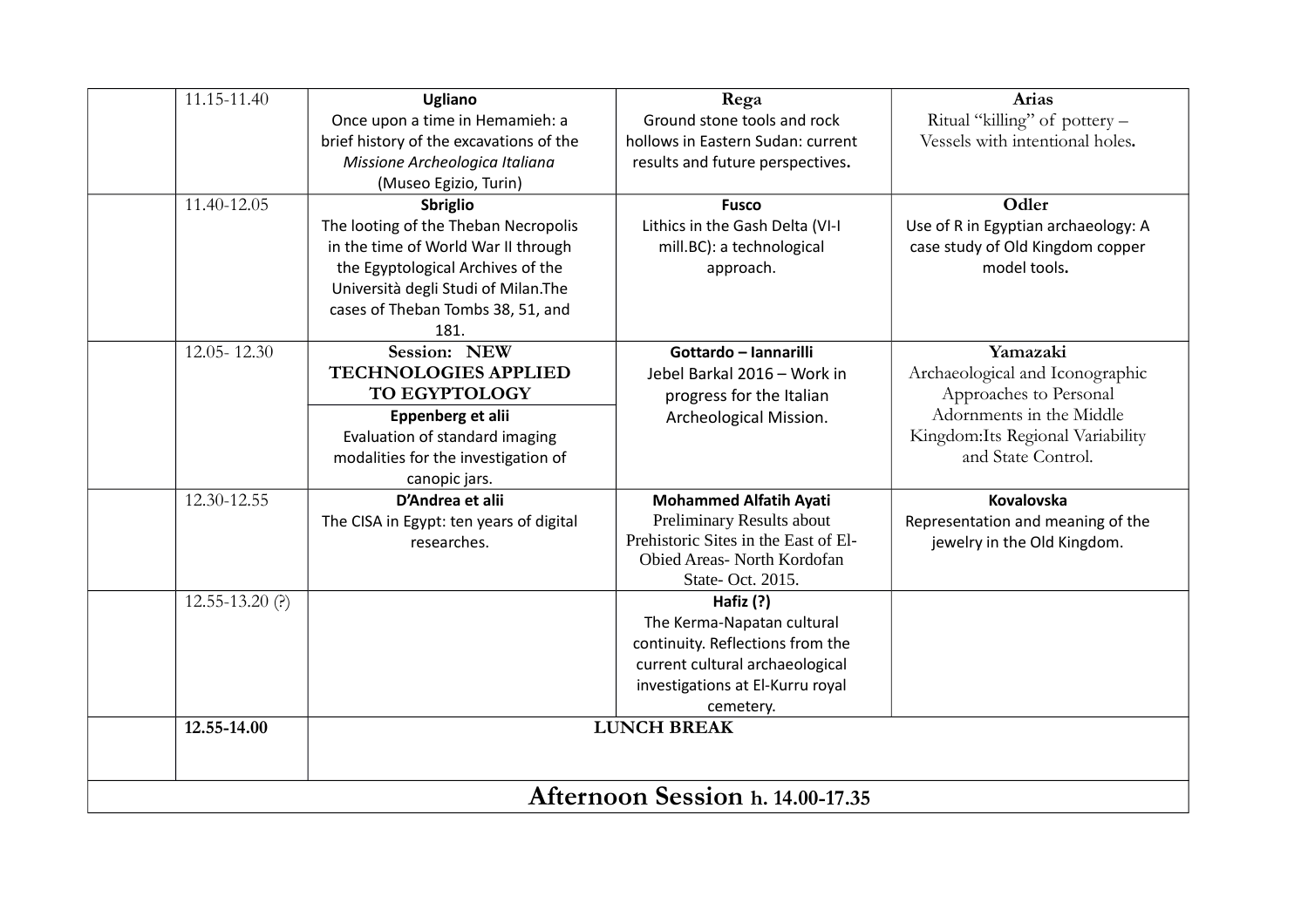|             | <b>Conference Room</b>                                                                                                            | <b>White Room</b>                                                                                                                                                               | <b>Council Room</b>                                                                                                                        |
|-------------|-----------------------------------------------------------------------------------------------------------------------------------|---------------------------------------------------------------------------------------------------------------------------------------------------------------------------------|--------------------------------------------------------------------------------------------------------------------------------------------|
|             | <b>Session: LANGUAGE AND</b><br><b>TEXTS</b>                                                                                      | <b>Session 7: MUMMIES</b><br><b>AND COFFINS</b>                                                                                                                                 | <b>Session: SOCIETY</b>                                                                                                                    |
| 14.00-14.25 | Caramello<br>Funny inscriptions from the tomb<br>of Kha.                                                                          | <b>Hunkeler</b><br>Tahai's Secret: A Closer Look at<br>the Coffin Ensemble of the Lady<br>Tahai from the Museum of<br>Antiquities in Basel, Switzerland                         | Van Gompel<br>The character of a man is in his<br>$family' - closing$ the gap between<br><b>Egyptology and Historical</b><br>Demography.   |
| 14.25-14.50 | Wieczorek<br>Hieratic dipinti in the Thutmose III<br>Hathor Shrine Sanctuary at Deir el-<br>Bahari.                               | <b>Mickova</b><br>The curious case of priest lufaa:<br>Preliminary remarks on texts on<br>the inner side of the outer<br>sarcophagus.                                           | <b>Valerio</b><br>Prisoners of War as a Means of<br>Self-Representation: Documental<br>Evidence from Private Sources of<br>the New Kingdom |
| 14.50-15.20 | Cariddi<br>The guardians of silence: the title<br>"hry-sgr" and some related<br>expressions from ancient Egyptian<br>biographies. | Oliva - Mainieri<br>Conserving the antique and the<br>"idea" of antique: the problems<br>and challenges of the Egyptian<br>Collection in the Archaeolgical<br>Museum in Naples. | <b>Kuch</b><br>The Cemetery of Helwan - New<br>Perspectives on Early Dynastic Burial<br>Practices.                                         |
| 15.20-15.45 | Atanassova<br>The Relation between Civil Service<br>and Divine Priesthood in Old<br>Kingdom Epigraphic Material.                  | <b>Scukanec</b><br>The Zagreb Mummy and the<br>Liber Linteus Zagrabiensis: the<br>longest Etruscan text as its<br>wrappings.                                                    | <b>Sacco</b><br>Arianna's threads: the distribution of<br>beads in Egypt during the Second<br>Intermediate Period.                         |
| 15.45-16.15 |                                                                                                                                   | <b>COFFEE BREAK</b><br><b>Poster Session</b>                                                                                                                                    |                                                                                                                                            |
| 16.15-16.40 | Turriziani<br>Guardians of the borders: an insight<br>on Old-Middle Kingdom                                                       | Dagmara Haladaj<br>Back off crocodile! Spells 31-42<br>of the Book of the Dead on grsw                                                                                          | <b>Watt</b><br>The duties of the Overseer of<br>works in Eighteenth Dynasty                                                                |

 $\blacksquare$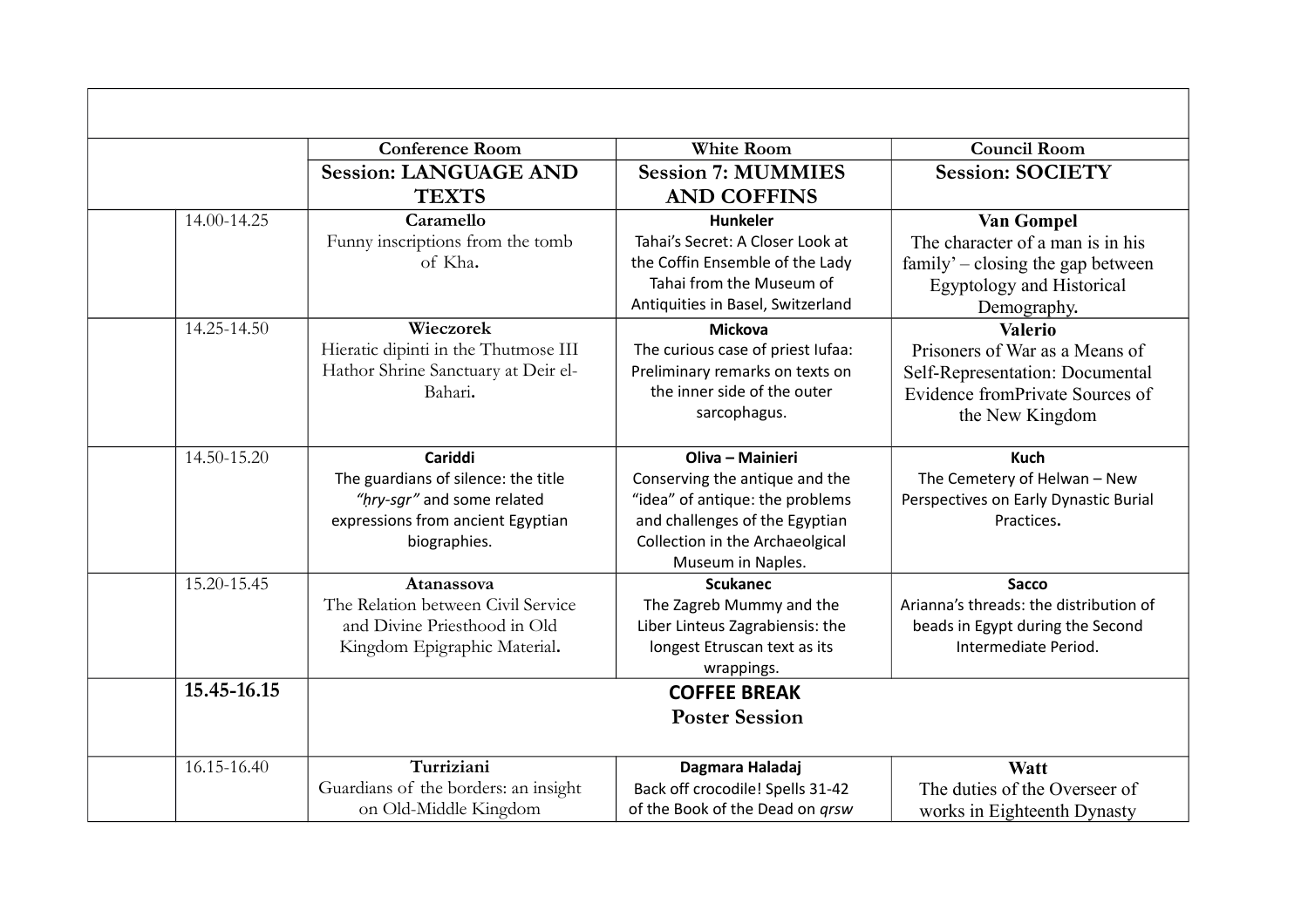|                                            | adminstrative titles.                                                                                                          | coffins from the "Priests of<br>Montu" group.                                                                                                                                                      | Egypt.                                                                                             |
|--------------------------------------------|--------------------------------------------------------------------------------------------------------------------------------|----------------------------------------------------------------------------------------------------------------------------------------------------------------------------------------------------|----------------------------------------------------------------------------------------------------|
| 16.40-17.05                                | Priskin<br>Coffin Texts spell 246: a description<br>of the moon in conjunction with the<br>sun.                                | <b>Novakova</b><br>Old Kingdom sarcophagi - the<br>Abusir corpus.                                                                                                                                  | <b>Kelly</b><br>Fact or Fiction: The Real Female<br>Roles of Early Dynastic Women.                 |
| 17.05-17.35<br>Conference<br>Room          | Keynote Lecture Dr. Christian Greco<br>"Dialogue between Egyptology and Sciences: Archaeometry as a tool, Research as an end." |                                                                                                                                                                                                    |                                                                                                    |
| Saturday 6 <sup>th</sup> May 2017          |                                                                                                                                |                                                                                                                                                                                                    |                                                                                                    |
| $h. 9.00 - 9.30$<br><b>Conference Room</b> | Keynote Lecture Dr. Daniela Picchi<br>"Public heritage and conservation: the Bologna case study."                              |                                                                                                                                                                                                    |                                                                                                    |
|                                            |                                                                                                                                | Morning Session h. 9.30 - 12.55                                                                                                                                                                    |                                                                                                    |
|                                            | <b>Conference Room</b>                                                                                                         | <b>White Room</b>                                                                                                                                                                                  | <b>Council Room</b>                                                                                |
|                                            | <b>Session: ENVIRONMENT</b>                                                                                                    | <b>Session: SOCIETY</b>                                                                                                                                                                            | <b>Session: RELIGION AND</b><br><b>CULT</b>                                                        |
| h.9.30-9.55                                | <b>Burn</b><br>When the Nile did not Flood: A<br>Changing Ecology at the end of the<br>Old Kingdom?                            | Schneider<br>"into every writing of the priests<br>Officials in the time of Hatshepsut<br>and their discourses of the past.                                                                        | <b>Santos</b><br>Child burials at domestic contexts:<br>obstacles and perspectives of<br>research. |
| $9.55 - 10.20$                             | <b>Mushett Cole</b><br>A re-examination of the Third<br>Intermediate Period Nile level records<br>from the Karnak quay.        | Robinson<br>'The children you will bear with<br>me are the co-dividers with my<br>children': marriage and<br>inheritance strategies in non-<br>royal consanguineous marriages<br>in ancient Egypt. | Alù<br>Gods of the miners: quarrying and<br>cults on the margins of ancient<br>Egypt.              |
| 10.20-10.45                                | <b>Braulinska</b>                                                                                                              | Da Silva                                                                                                                                                                                           | Pubblico                                                                                           |
|                                            | Barking dogs seldom bite. Some                                                                                                 | Ideal life or daily life? Revisiting                                                                                                                                                               | A lion and cat headed goddess                                                                      |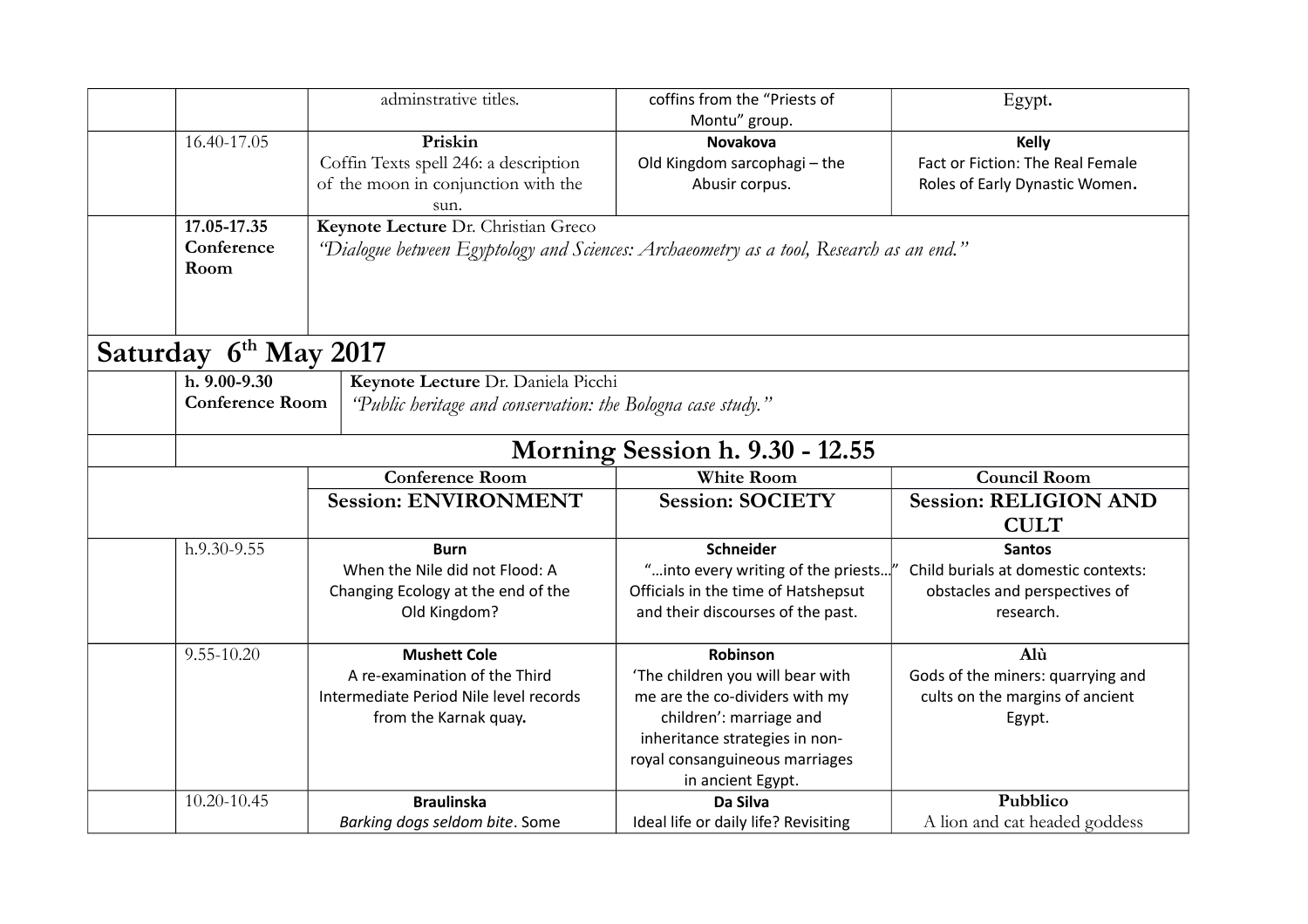|                 | remarks on behavioral patterns of                      | houses in Deir el-Medina.                                      | worshipped in the Nile Valley.                                 |  |  |
|-----------------|--------------------------------------------------------|----------------------------------------------------------------|----------------------------------------------------------------|--|--|
|                 | dogs in ancient Egypt.                                 |                                                                |                                                                |  |  |
| 10.45-11.15     | <b>COFFEE BREAK</b>                                    |                                                                |                                                                |  |  |
|                 | <b>Poster Session</b>                                  |                                                                |                                                                |  |  |
| 11.15 - 11.40   | <b>Session: MATERIAL</b>                               | <b>Matic</b><br>"They were like lions roaring upon             | Colonna<br>Egyptian animal worship in theory                   |  |  |
|                 | <b>CULTURE</b>                                         | the mountain-crests":                                          | and praxis: modelling sources                                  |  |  |
|                 | <b>Skluchi</b>                                         | Soundscapes of war in New                                      | through practice theory.                                       |  |  |
|                 | Egyptian flint artifacts from Tel Erani                | Kingdom Egypt.                                                 |                                                                |  |  |
|                 | discovered during the Polish-Israeli<br>project TRONE. |                                                                |                                                                |  |  |
| 11.40-12.05     | <b>Nicolini</b>                                        | Casini                                                         | <b>Medici</b>                                                  |  |  |
|                 | Preliminary considerations on stone                    | The Valley of the Queens: some                                 | A focus on priesthood and                                      |  |  |
|                 | vessels as social and economic                         | remarks on the social identity in an                           | religion in the state formation of                             |  |  |
|                 | indicators in Predynastic and Early                    | 18th Dynasty necropolis.                                       | the Pre and Early Dynastic Egypt.                              |  |  |
|                 | Dynastic Egypt (3750-2639 BC).                         |                                                                |                                                                |  |  |
| 12.05-12.30     | <b>Trzcinska</b>                                       | Jones                                                          | Davino                                                         |  |  |
|                 | "Pigeon pots" from Tell el-Retaba, Egypt.              | Representation of Women in                                     | Burial practices in Ancient Egypt:                             |  |  |
|                 |                                                        | Early 18th Dynasty Theban Tomb                                 | élite and common people.                                       |  |  |
|                 |                                                        | Iconography.                                                   | Funerary rites in                                              |  |  |
|                 |                                                        |                                                                | Old and Middle Kingdom                                         |  |  |
| $12.30 - 12.55$ | Olsen                                                  | <b>Esposito</b>                                                | <b>Tempesta</b>                                                |  |  |
|                 | Relative chronology of tomb                            | Reconstructing navigational                                    | The God Heh and the conception of                              |  |  |
|                 | construction documents.                                | landscape. Inner waterways and<br>Egyptian economy through the | endlessness from the Old Kingdom to<br>the Greek-Roman Period. |  |  |
|                 |                                                        | sources of III millennium BC.                                  |                                                                |  |  |
| 12.55-13.20     | <b>Nagmeldeen Hamza (?)</b>                            | Lemos                                                          |                                                                |  |  |
|                 | Archaeometric analysis for                             | From adaptation to social                                      |                                                                |  |  |
|                 | composition of Tutankhamun's                           | interactions: non-elite agency in                              |                                                                |  |  |
|                 | Hassock                                                | New Kindgom Cemeteries.                                        |                                                                |  |  |
| 13.20-15.00     |                                                        | <b>LUNCH BREAK</b>                                             |                                                                |  |  |
| 15.00-17.00     | CRE Meeting and closing session                        |                                                                |                                                                |  |  |
| Conference      |                                                        |                                                                |                                                                |  |  |
| Room            |                                                        |                                                                |                                                                |  |  |